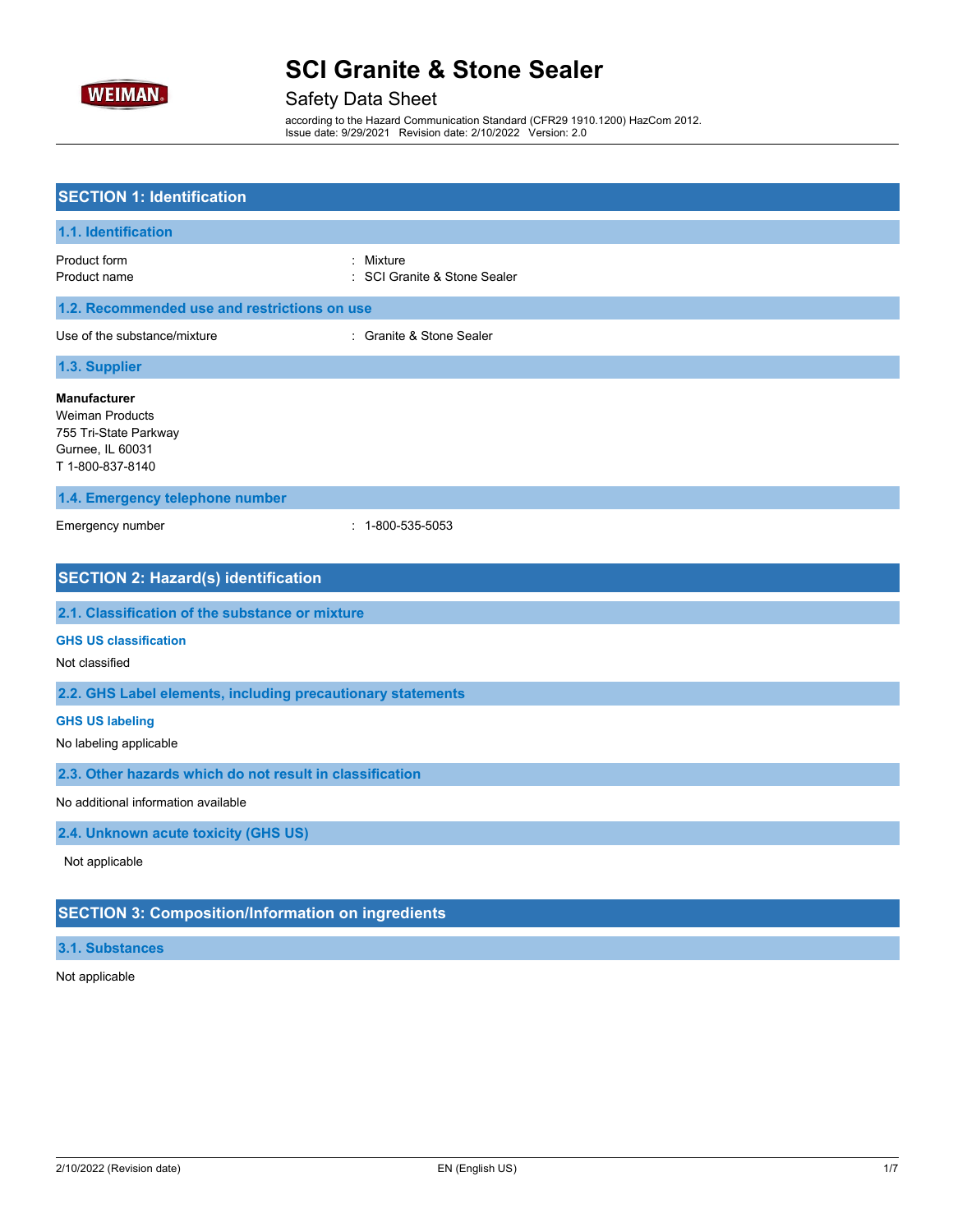## Safety Data Sheet

according to the Hazard Communication Standard (CFR29 1910.1200) HazCom 2012.

### **3.2. Mixtures**

This mixture does not contain any substances to be mentioned according to the criteria of section 3.2 of HazCom 2012

| <b>SECTION 4: First-aid measures</b>                                                                                                               |                                                                                                                                                                                                                                                                                                                                                                                      |
|----------------------------------------------------------------------------------------------------------------------------------------------------|--------------------------------------------------------------------------------------------------------------------------------------------------------------------------------------------------------------------------------------------------------------------------------------------------------------------------------------------------------------------------------------|
| 4.1. Description of first aid measures                                                                                                             |                                                                                                                                                                                                                                                                                                                                                                                      |
| First-aid measures after inhalation                                                                                                                | : If breathing is difficult, remove victim to fresh air and keep at rest in a position comfortable for<br>breathing. Get medical advice/attention if you feel unwell.                                                                                                                                                                                                                |
| First-aid measures after skin contact                                                                                                              | : If skin irritation occurs: Wash skin with plenty of water. Obtain medical attention if irritation<br>persists.                                                                                                                                                                                                                                                                     |
| First-aid measures after eye contact                                                                                                               | : IF IN EYES: Rinse cautiously with water for several minutes. Remove contact lenses, if present<br>and easy to do. Continue rinsing. If eye irritation persists: Get medical advice/attention.                                                                                                                                                                                      |
| First-aid measures after ingestion                                                                                                                 | Do NOT induce vomiting unless directed to do so by medical personnel. Never give anything by<br>mouth to an unconscious person. Get medical advice/attention if you feel unwell.                                                                                                                                                                                                     |
| 4.2. Most important symptoms and effects (acute and delayed)                                                                                       |                                                                                                                                                                                                                                                                                                                                                                                      |
| Symptoms/effects after inhalation<br>Symptoms/effects after skin contact<br>Symptoms/effects after eye contact<br>Symptoms/effects after ingestion | : May cause irritation to the respiratory tract.<br>May cause skin irritation. Repeated exposure may cause skin dryness or cracking.<br>: May cause eye irritation. Symptoms may include discomfort or pain, excess blinking and tear<br>production, with possible redness and swelling.<br>May be harmful if swallowed. May cause gastrointestinal irritation, nausea, vomiting and |
| 4.3. Immediate medical attention and special treatment, if necessary                                                                               | diarrhea.                                                                                                                                                                                                                                                                                                                                                                            |

Symptoms may be delayed. In case of accident or if you feel unwell, seek medical advice immediately (show the label where possible).

| <b>SECTION 5: Fire-fighting measures</b>                            |                                                                                                                       |  |  |
|---------------------------------------------------------------------|-----------------------------------------------------------------------------------------------------------------------|--|--|
| 5.1. Suitable (and unsuitable) extinguishing media                  |                                                                                                                       |  |  |
| Suitable extinguishing media<br>Unsuitable extinguishing media      | : Use extinguishing media appropriate for surrounding fire.<br>: Do not use water jet.                                |  |  |
| 5.2. Specific hazards arising from the chemical                     |                                                                                                                       |  |  |
| Fire hazard                                                         | : Products of combustion may include, and are not limited to: oxides of carbon.                                       |  |  |
| 5.3. Special protective equipment and precautions for fire-fighters |                                                                                                                       |  |  |
| Protection during firefighting                                      | : Keep upwind of fire. Wear full fire fighting turn-out gear (full Bunker gear) and respiratory<br>protection (SCBA). |  |  |

| <b>SECTION 6: Accidental release measures</b>                             |                                                                                                                                       |  |
|---------------------------------------------------------------------------|---------------------------------------------------------------------------------------------------------------------------------------|--|
| 6.1. Personal precautions, protective equipment and emergency procedures  |                                                                                                                                       |  |
| General measures                                                          | Use personal protection recommended in Section 8. Isolate the hazard area and deny entry to<br>unnecessary and unprotected personnel. |  |
| 6.1.1. For non-emergency personnel<br>No additional information available |                                                                                                                                       |  |

#### **6.1.2. For emergency responders**

No additional information available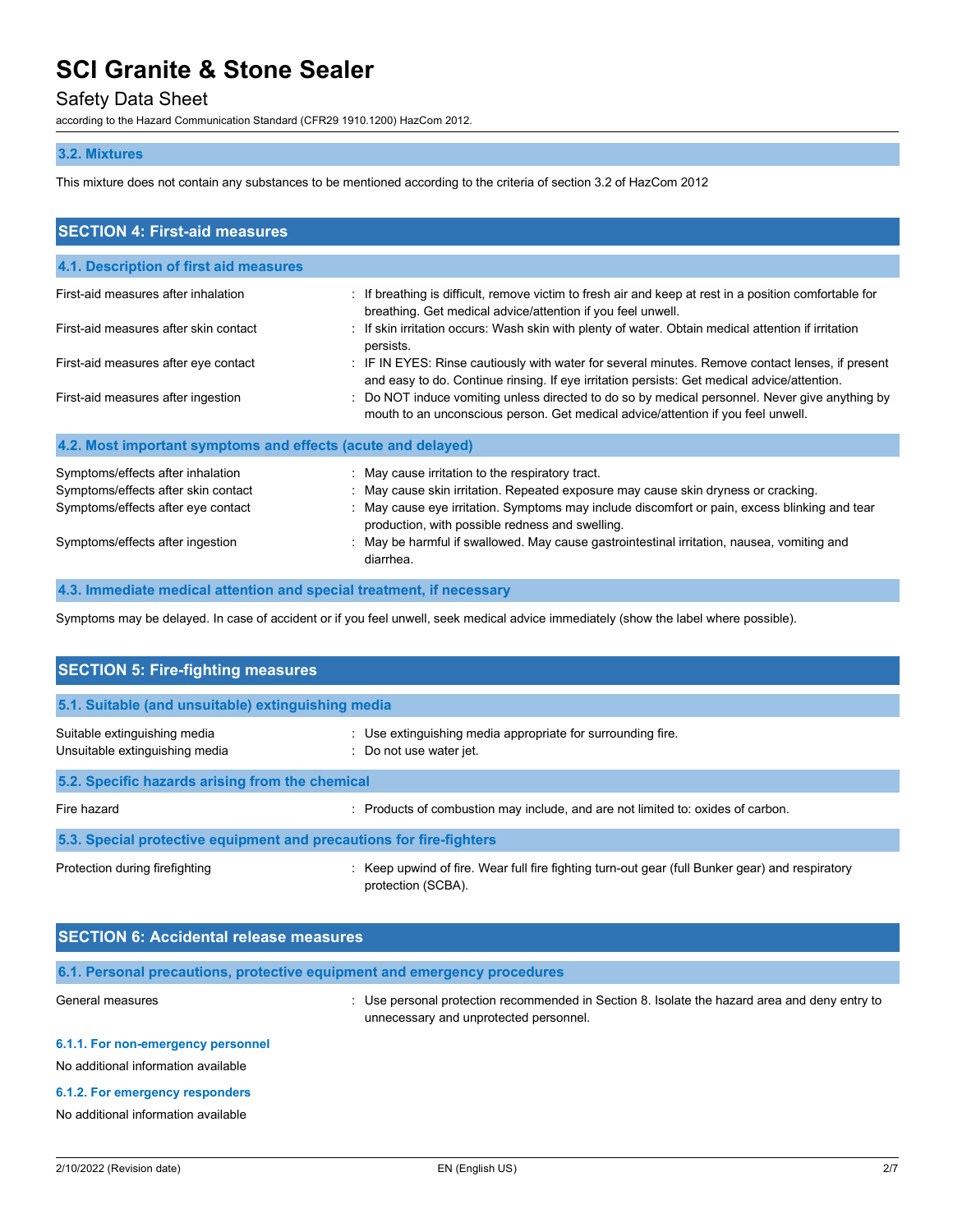### Safety Data Sheet

according to the Hazard Communication Standard (CFR29 1910.1200) HazCom 2012.

| <b>6.2. Environmental precautions</b>                                                |                                                                                                                                                                                                                                               |  |  |
|--------------------------------------------------------------------------------------|-----------------------------------------------------------------------------------------------------------------------------------------------------------------------------------------------------------------------------------------------|--|--|
| Prevent entry to sewers and public waters.                                           |                                                                                                                                                                                                                                               |  |  |
| 6.3. Methods and material for containment and cleaning up                            |                                                                                                                                                                                                                                               |  |  |
| For containment                                                                      | : Absorb and/or contain spill with inert material (sand, vermiculite or other appropriate material),<br>then place in suitable container. Do not flush into surface water or sewer system. Wear<br>recommended personal protective equipment. |  |  |
| Methods for cleaning up                                                              | Sweep or shovel spills into appropriate container for disposal. Provide ventilation.                                                                                                                                                          |  |  |
| <b>6.4. Reference to other sections</b>                                              |                                                                                                                                                                                                                                               |  |  |
| For further information refer to section 8: "Exposure controls/personal protection". |                                                                                                                                                                                                                                               |  |  |
| <b>SECTION 7: Handling and storage</b>                                               |                                                                                                                                                                                                                                               |  |  |
| 7.1. Precautions for safe handling                                                   |                                                                                                                                                                                                                                               |  |  |

| Precautions for safe handling | : Avoid contact with skin and eyes. Avoid breathing dust/fume/gas/mist/vapors/spray. Do not                                                                                      |
|-------------------------------|----------------------------------------------------------------------------------------------------------------------------------------------------------------------------------|
| Hygiene measures              | swallow. When using do not eat, drink or smoke. Handle and open container with care.<br>: Wash contaminated clothing before reuse. Always wash hands after handling the product. |
|                               |                                                                                                                                                                                  |

### **7.2. Conditions for safe storage, including any incompatibilities**

Storage conditions **interpret of the reach of children.** Store tightly closed in a dry, cool and well-ventilated place.

# **SECTION 8: Exposure controls/personal protection 8.1. Control parameters SCI Granite & Stone Sealer** No additional information available **8.2. Appropriate engineering controls** Appropriate engineering controls : Ensure good ventilation of the work station. Environmental exposure controls **Environment**. Avoid release to the environment. **8.3. Individual protection measures/Personal protective equipment Hand protection:** None required under standard use conditions. **Eye protection:**

None required under standard use conditions.

**Skin and body protection:**

None required under standard use conditions.

**Respiratory protection:**

None required under standard use conditions.

#### **Other information:**

Handle in accordance with good industrial hygiene and safety procedures. Do not eat, drink or smoke when using this product.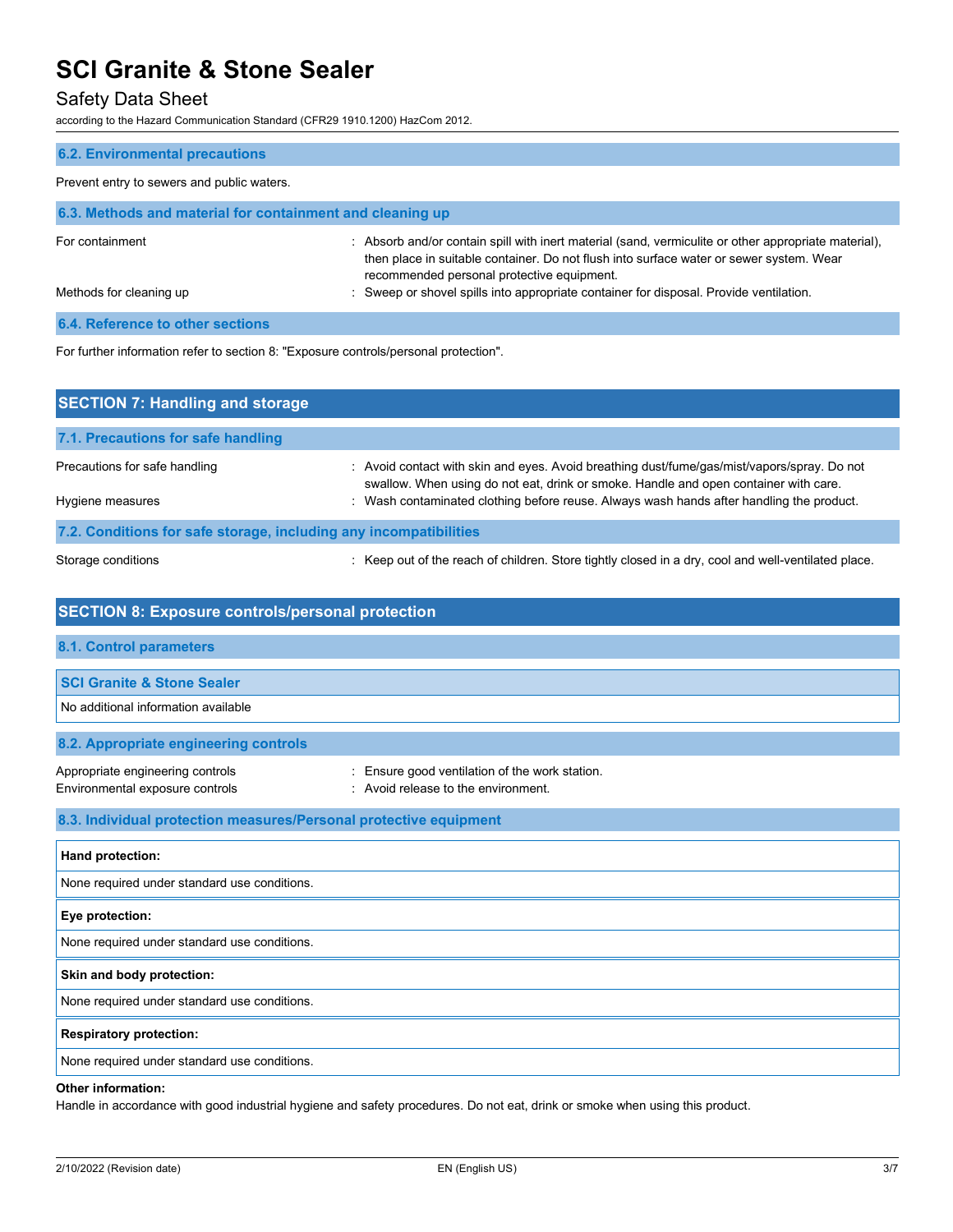### Safety Data Sheet

according to the Hazard Communication Standard (CFR29 1910.1200) HazCom 2012.

#### **SECTION 9: Physical and chemical properties**

### **9.1. Information on basic physical and chemical properties**

| Physical state<br>Appearance                | Liquid<br>Hazy liquid (spray) |
|---------------------------------------------|-------------------------------|
| Color                                       | Colorless                     |
| Odor                                        | None                          |
| Odor threshold                              | No data available             |
| pH                                          | 81                            |
| Melting point                               | No data available             |
| Freezing point                              | No data available             |
| Boiling point                               | > 100 °C (212 °F)             |
| Flash point                                 | Not applicable                |
| Relative evaporation rate (butyl acetate=1) | No data available             |
| Flammability (solid, gas)                   | Not flammable                 |
| Vapor pressure                              | No data available             |
| Relative vapor density at 20 °C             | No data available             |
| Relative density                            | 1.0073                        |
| Solubility                                  | No data available             |
| Partition coefficient n-octanol/water       | No data available             |
| Auto-ignition temperature                   | No data available             |
| Decomposition temperature                   | No data available             |
| Viscosity, kinematic                        | No data available             |
| Viscosity, dynamic                          | No data available             |
| <b>Explosion limits</b>                     | No data available             |
| <b>Explosive properties</b>                 | No data available             |
| Oxidizing properties                        | No data available             |

#### **9.2. Other information**

No additional information available

### **SECTION 10: Stability and reactivity**

#### **10.1. Reactivity**

No dangerous reactions known under normal conditions of use.

**10.2. Chemical stability**

Stable under normal conditions.

**10.3. Possibility of hazardous reactions**

No dangerous reactions known under normal conditions of use.

**10.4. Conditions to avoid**

Heat. Incompatible materials. Do not mix with other chemicals.

**10.5. Incompatible materials**

Strong oxidizers.

**10.6. Hazardous decomposition products**

May include, and are not limited to: oxides of carbon.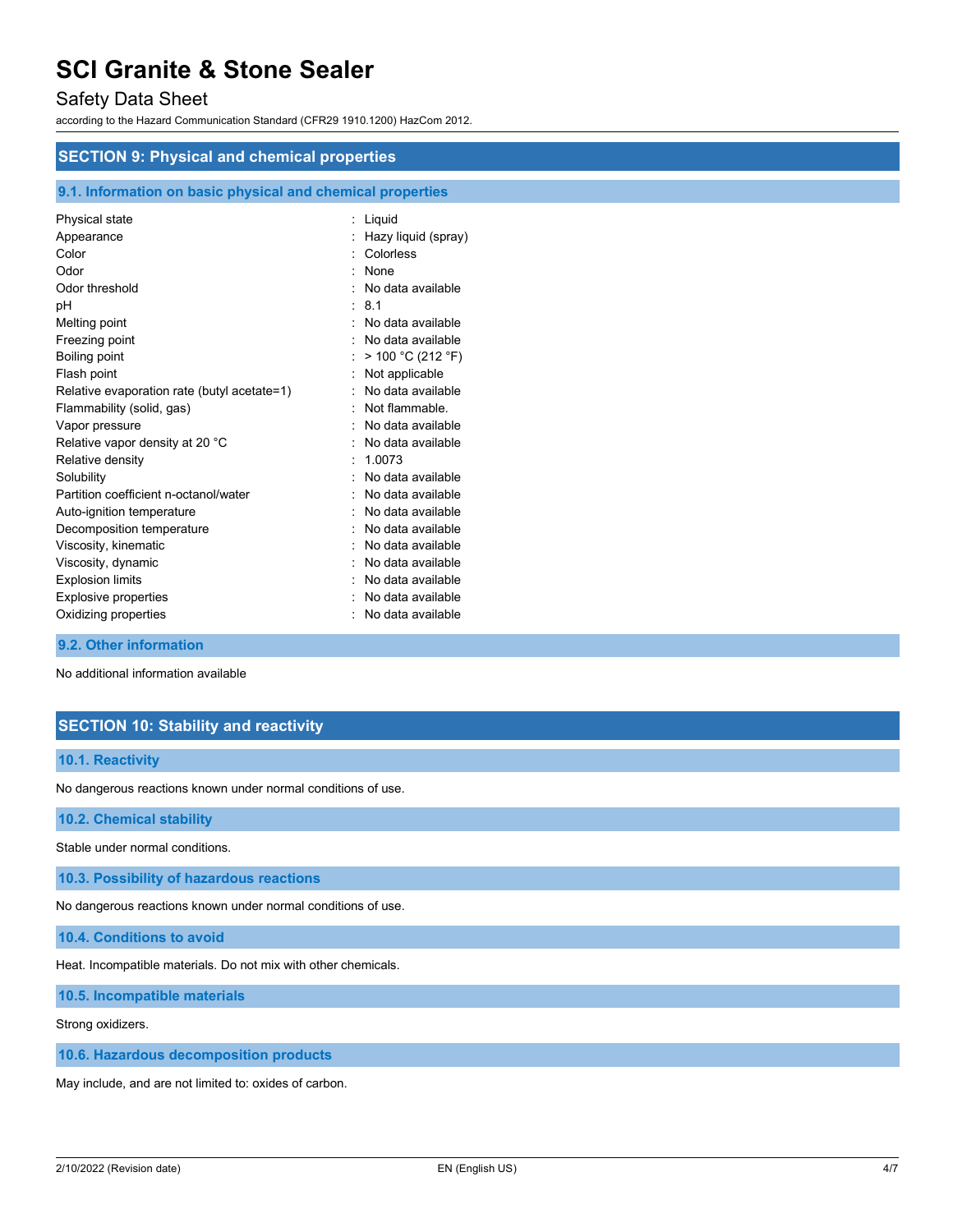# Safety Data Sheet

according to the Hazard Communication Standard (CFR29 1910.1200) HazCom 2012.

### **SECTION 11: Toxicological information**

| 11.1. Information on toxicological effects |                                                                                                                                                |
|--------------------------------------------|------------------------------------------------------------------------------------------------------------------------------------------------|
| Acute toxicity (oral)                      | Not classified                                                                                                                                 |
| Acute toxicity (dermal)                    | Not classified                                                                                                                                 |
| Acute toxicity (inhalation)                | Not classified                                                                                                                                 |
| Skin corrosion/irritation                  | Not classified                                                                                                                                 |
|                                            | pH: 8.1                                                                                                                                        |
| Serious eye damage/irritation              | Not classified                                                                                                                                 |
|                                            | pH: 8.1                                                                                                                                        |
| Respiratory or skin sensitization          | Not classified                                                                                                                                 |
| Germ cell mutagenicity                     | Not classified                                                                                                                                 |
| Carcinogenicity                            | Not classified                                                                                                                                 |
| Reproductive toxicity                      | Not classified                                                                                                                                 |
| STOT-single exposure                       | Not classified                                                                                                                                 |
| STOT-repeated exposure                     | Not classified                                                                                                                                 |
| Aspiration hazard                          | Not classified                                                                                                                                 |
| Viscosity, kinematic                       | No data available                                                                                                                              |
| Symptoms/effects after inhalation          | May cause irritation to the respiratory tract.                                                                                                 |
| Symptoms/effects after skin contact        | May cause skin irritation. Repeated exposure may cause skin dryness or cracking.                                                               |
| Symptoms/effects after eye contact         | May cause eye irritation. Symptoms may include discomfort or pain, excess blinking and tear<br>production, with possible redness and swelling. |
| Symptoms/effects after ingestion           | May be harmful if swallowed. May cause gastrointestinal irritation, nausea, vomiting and<br>diarrhea.                                          |
| Other information                          | No additional information available.                                                                                                           |

| <b>SECTION 12: Ecological information</b> |                                                                   |
|-------------------------------------------|-------------------------------------------------------------------|
| 12.1. Toxicity                            |                                                                   |
| Ecology - general                         | : May cause long-term adverse effects in the aquatic environment. |
| 12.2. Persistence and degradability       |                                                                   |
| <b>SCI Granite &amp; Stone Sealer</b>     |                                                                   |
| Persistence and degradability             | Not established.                                                  |
| 12.3. Bioaccumulative potential           |                                                                   |
| <b>SCI Granite &amp; Stone Sealer</b>     |                                                                   |
| Bioaccumulative potential                 | Not established.                                                  |
| 12.4. Mobility in soil                    |                                                                   |
| No additional information available       |                                                                   |
| 12.5. Other adverse effects               |                                                                   |

Other information **contact of the contact of the contact of the contact of the contact of the contact of the contact of the contact of the contact of the contact of the contact of the contact of the contact of the contact**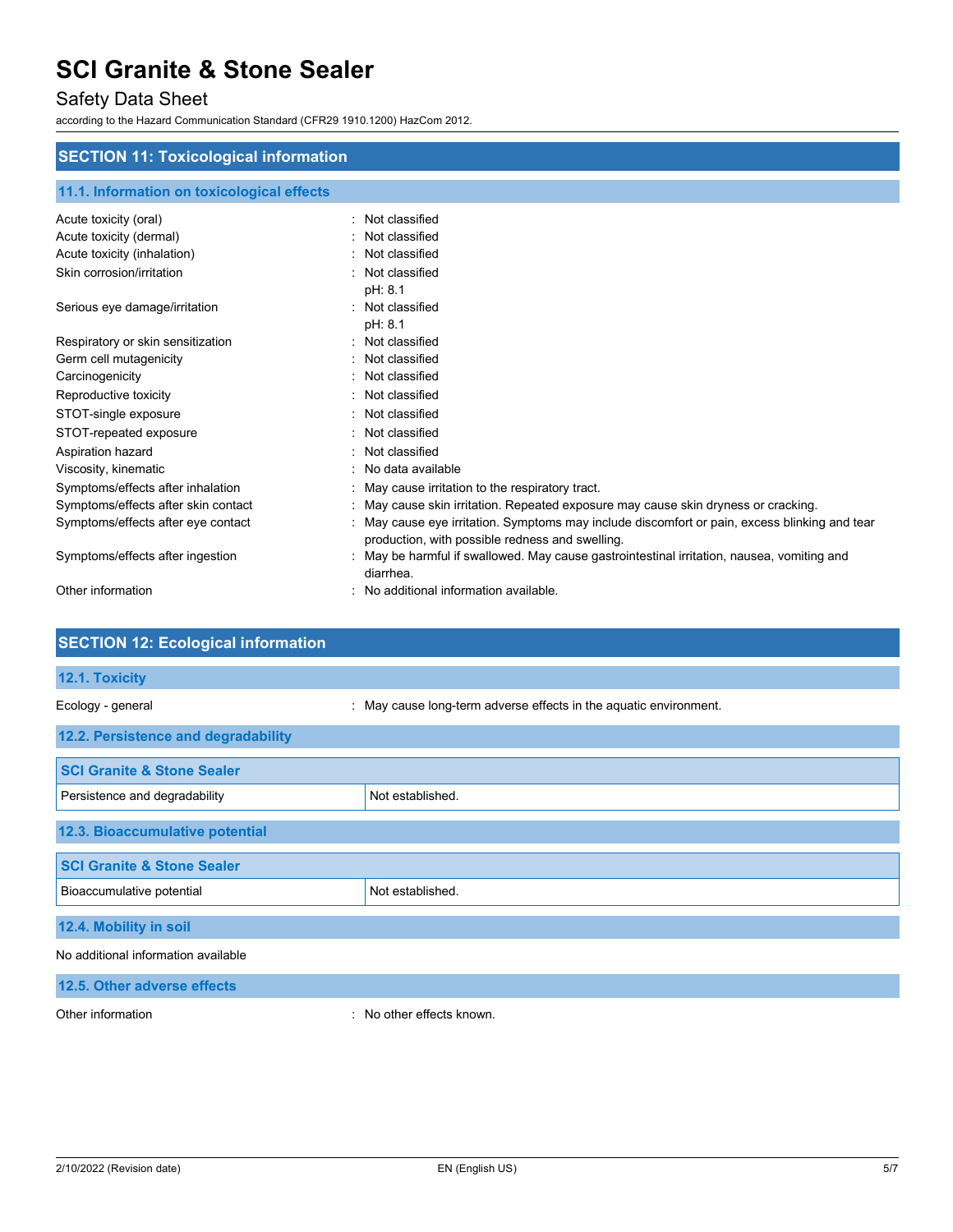### Safety Data Sheet

according to the Hazard Communication Standard (CFR29 1910.1200) HazCom 2012.

### **SECTION 13: Disposal considerations**

#### **13.1. Disposal methods**

Product/Packaging disposal recommendations : Dispose of contents/container to hazardous or special waste collection point, in accordance with local, regional, national and/or international regulation.

### **SECTION 14: Transport information**

In accordance with DOT / IMDG / IATA

| <b>DOT</b>                              | <b>IMDG</b>    | <b>IATA</b>    |
|-----------------------------------------|----------------|----------------|
| 14.1. UN number                         |                |                |
| Not regulated for transport             |                |                |
| 14.2. Proper Shipping Name              |                |                |
| Not applicable                          | Not applicable | Not applicable |
| 14.3. Transport hazard class(es)        |                |                |
| Not applicable                          | Not applicable | Not applicable |
| 14.4. Packing group                     |                |                |
| Not applicable                          | Not applicable | Not applicable |
| <b>14.5. Environmental hazards</b>      |                |                |
| Not applicable                          | Not applicable | Not applicable |
|                                         |                |                |
| No supplementary information available. |                |                |

### **SECTION 15: Regulatory information**

#### **15.1. US Federal regulations**

All components of this product are listed, or excluded from listing, on the United States Environmental Protection Agency Toxic Substances Control Act (TSCA) inventory.

The Fluorinated Acrylic Polymer (Trade secret) is this product is subject to an action under TSCA Section 5 (e) Consent Order between the US EPA and the chemical manufacturer.

TSCA 12(b): Fluoroalkyl acrylate copolymer is subject to export notification.

#### **15.2. International regulations**

No additional information available

### **15.3. US State regulations**

California Proposition 65 - This product does not contain any substances known to the state of California to cause cancer, developmental and/or reproductive harm